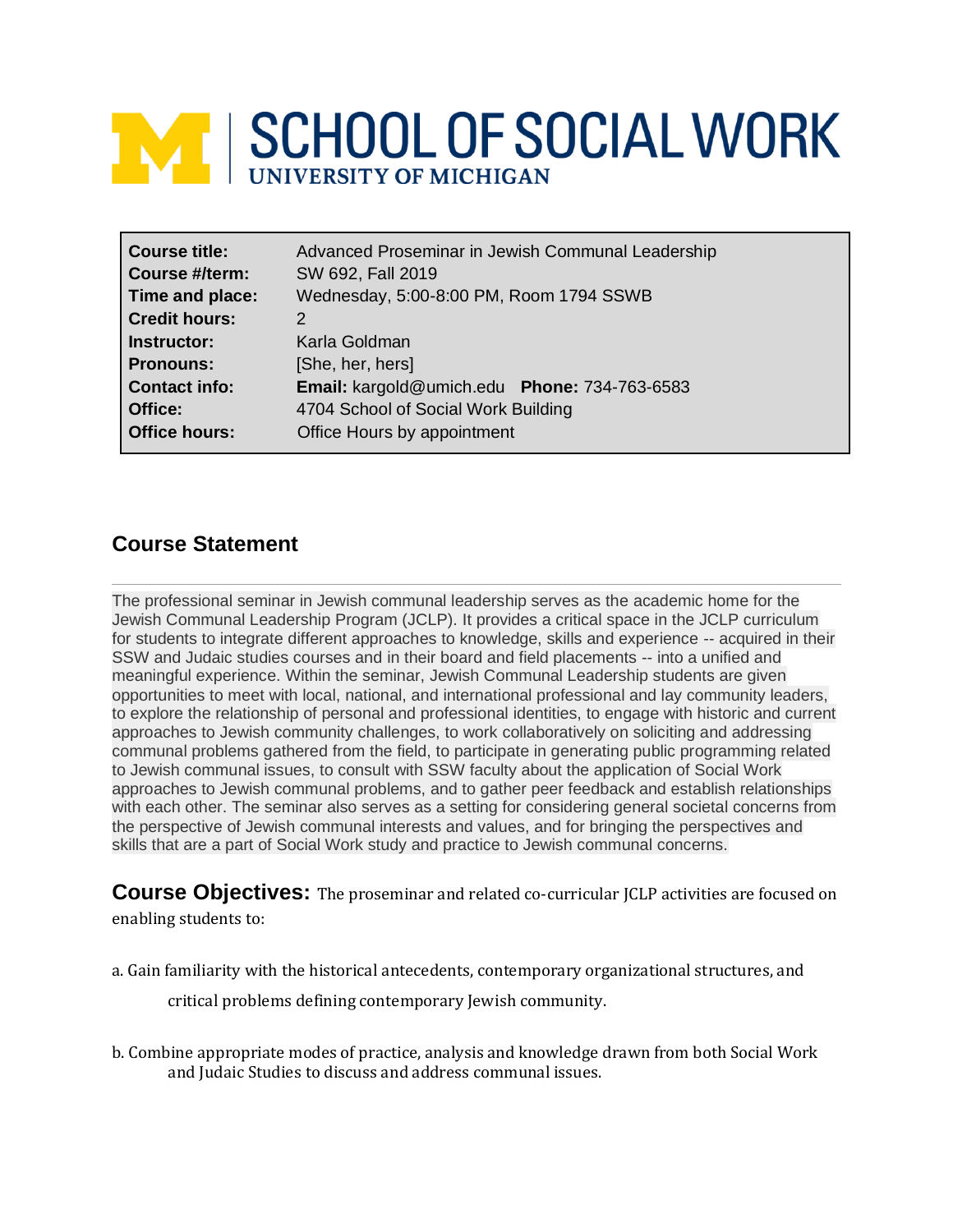- c. Connect relevant professional and Judaic studies course work and field placement experiences with emerging career interests.
- d. Establish relationships and interact professionally with lay and professional leaders in Jewish communal service, relevant sub-fields, and allied occupational settings. Benefit from their leadership narratives and learn from their approach to communal work and issues.
- e. Develop their own voice, self-presentation, story, and perspectives as emerging professionals.
- f. Work together to create an open, exciting, and mutually supportive class forum for the discussion of challenging issues in a safe environment.
- g. Frame big questions and present public forums to draw the broader community into significant conversations about the American Jewish present and future.
- h. Begin to bring their voices to bear on the broader discourse of concerns and debates animating today's American Jewish community.

# **2. Class Requirements and Assignments**

All students are responsible for the highest level of academic integrity. Students must submit only their own work and when appropriate in written work cite all sources of ideas and information taken from other sources. SSW policies on plagiarism can be found here: <http://ssw.umich.edu/msw-student-guide/section/1.13.02/23/plagiarism>

Accommodations for Disabilities: If there are any special circumstances that I and/or the class should know to allow you to participate fully, please consult with me about them so that we can make appropriate adaptations. If you think you need an accommodation for a disability, please let me know at your earliest convenience.

**Please advise me in advance of any anticipated absences from class.** Given the limited number of class sessions this term, more than one absence would be of concern. *You are responsible for any assignments or announcements shared during absence from class and should be in touch with me if you'd like to make up assessment points lost due to absence.*

#### *Class Preparation and Participation*

Assigned readings and other pre-work are to be prepared before class. *Readings associated with some class sessions will be made available one week to ten days prior to session.*

The course and JCLP experience in general depend upon the *active participation* of all students. Regular, prompt attendance, positive, engaged participation, focused attention and active listening, and thoughtful journal responses that explore and develop themes raised in class discussions are all ways to demonstrate "active participation." Note-taking is important and may be conducted on a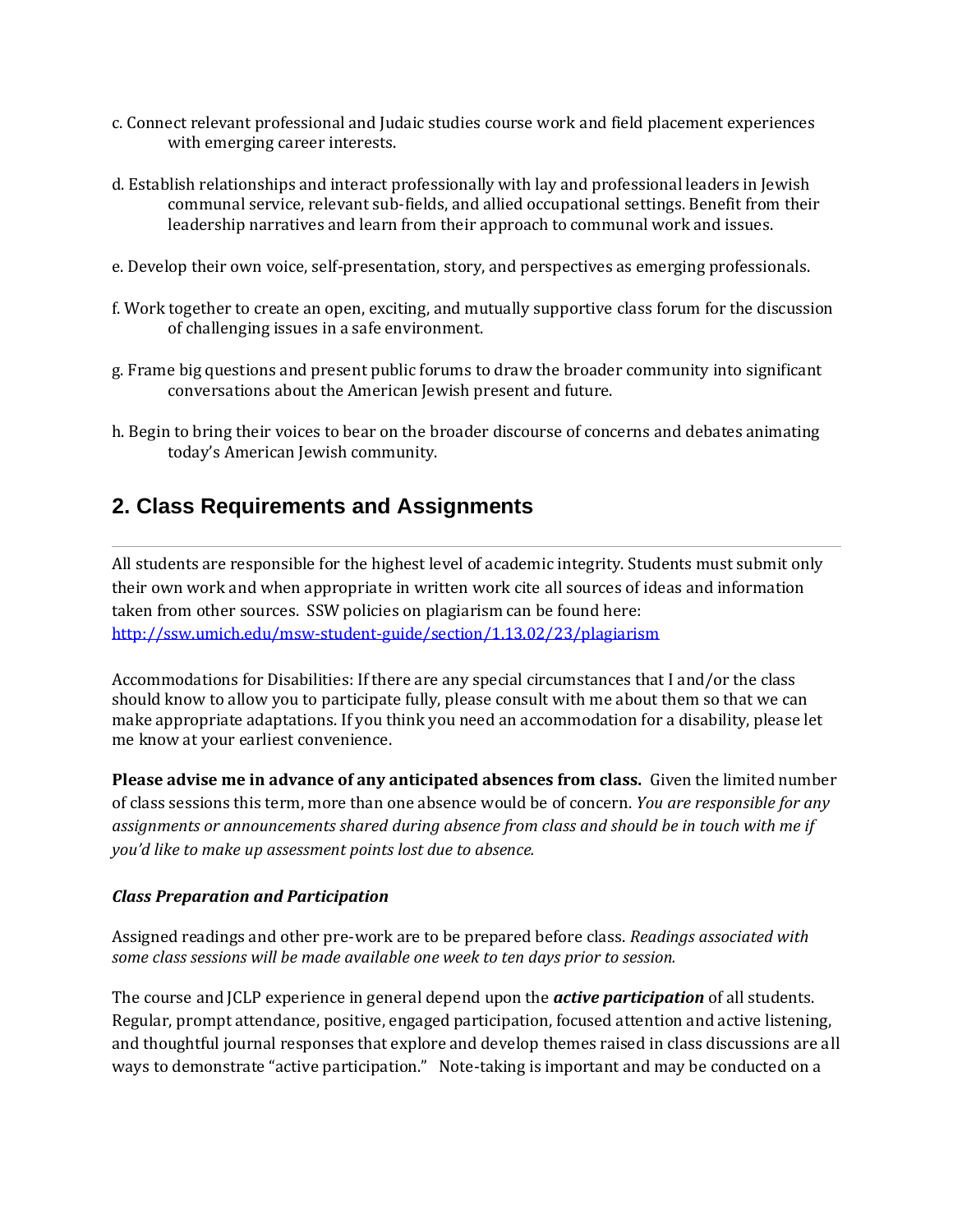lap-top if that is the best medium for you, *unless and until we encounter problems with on-line distraction*s. NO texting, email, social media, etc. An essential pillar of community involvement and leadership is **simply** *SHOWING UP***,** both physically and psychically. All of us are responsible for the success of our work together. Never assume that your presence or participation will not make a difference, will not be noticed, or doesn't matter. For good and ill, your contributions -- and those or your classmates -- will do much to determine the quality of your experience this year.

## *On-line media discussion*

In order to develop our critical reading and group processing muscles, we will conduct on-line discussion (via Canvas) of topical/current articles related to our themes for the semester*.* Secondyear students will be responsible for choosing articles or media pieces (in consultation with me) and posting the selection and discussion questions by Thursday afternoon of the assigned week. Six or seven students will be responsible for posting initial responses to the on-line question or questions by Sunday noon following the initial posting. Between Sunday noon and Monday at midnight, the remaining students will post two responses to what the other students have written. Everyone should read the entire on-line discussion before class on Wednesday evening or for the seminar session when the media selection will be discussed.

*We will set aside time in class (generally the class that immediately follows the on-line discussion) to summarize and follow up on the on-line conversation.* The student who posted the conversation will facilitate the discussion. After that discussion, *the posting student, will be responsible for adding a summary and take-aways from the overall conversation on-line*. This summary should be posted within a week of the in-class discussion of their initial post.

Schedule recap:

- 1. Pay attention to media in the weeks before you are responsible for facilitating on-line conversation. Identify issue you want to discuss and 2 -3 articles/media items that you think would lead to useful conversation on this topic. Issues under discussion should connect with overall class goals or the given topic for the week. Send issue (or issues in your preferred rank order) you'd like to discuss and related media to me by Wednesday at noon. I will look at articles and give my take on what might work best for our purposes by seminar time. Students will post pieces for discussion by Thursday at noon.
- 2. Paige will send out schedule for everyone in terms of when they will serve as responders and when as commenters. Six or seven students will be assigned to respond to the article and posted questions by Sunday at noon.
- 3. The remaining students will extend the discussion by adding a minimum of two comments to the posted responses by Monday at midnight.
- 4. All students will read entire on-line discussion before the next class meets. Discussions ( 30 – 45 minutes) should take place during the seminars indicated on the sign-up sheet, unless you hear from me about a change of plans.
- 5. Posting students will submit summary within one week after article is discussed in class.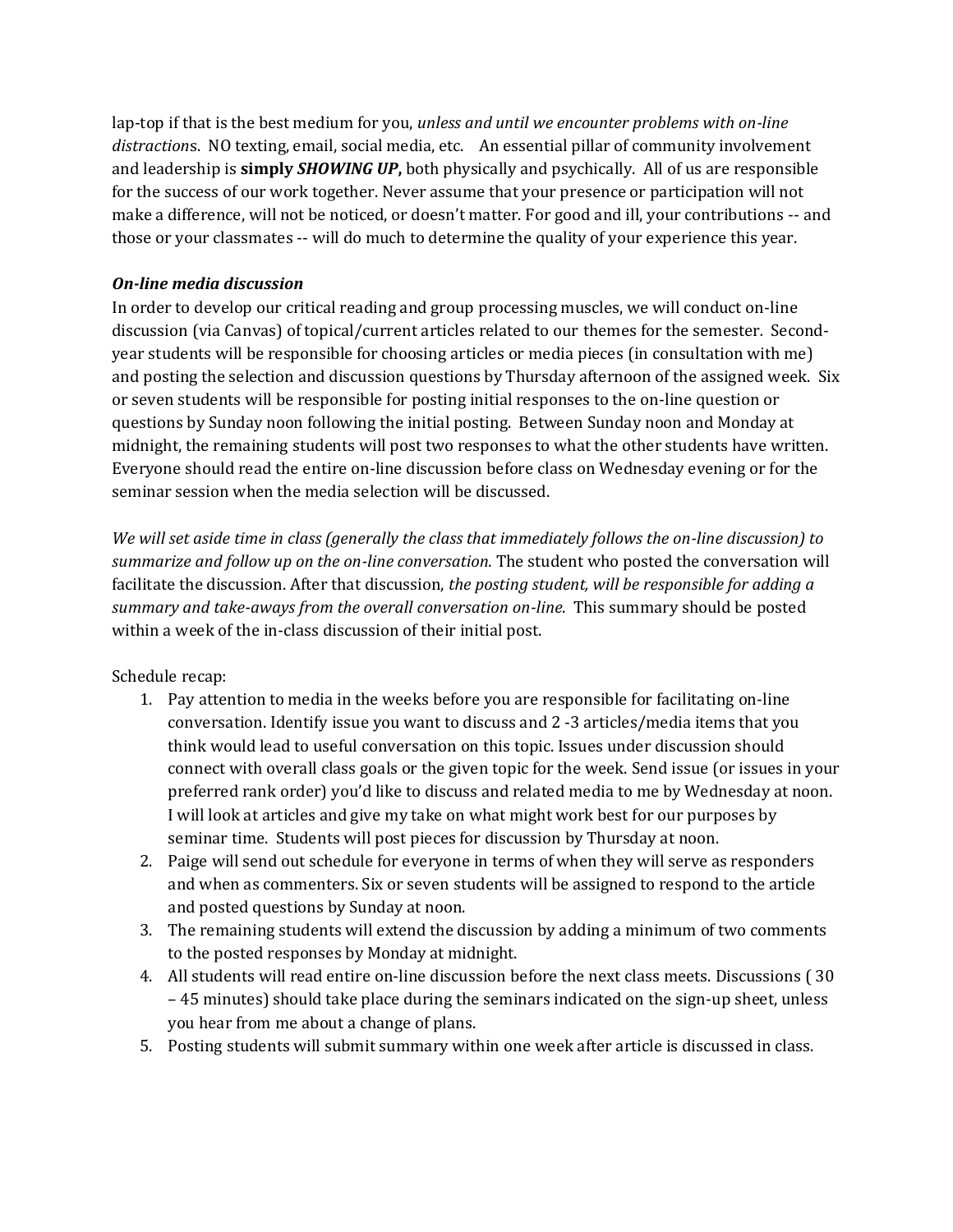Grading: Students will be assessed for their timely participation in contributing to robust, thoughtful conversations on-line and in class. We anticipate rich conversations in which everyone's contributions will receive full credit, but cursory on-line responses will be assessed appropriately. **Please note: those who miss an assignment** (postings, responses, comments, and summaries) **will receive a zero for the posting that they miss. Late postings (absent permission from the instructor) will also be marked down.** 

## *Journal*

Students will use journal entries to track their evolving engagement with issues related to discerning their own perspectives on challenges in Jewish Community. Your journal may be constructed in whatever format is most conducive to your writing, learning, and assessment style. Journal entries may respond to class discussion, the on-line media assignment, other classes, experiences in the community, or simply reading the newspaper, watching or listening to the news, talking to friends, or processing what you see on your social media feeds.

The journal assignment offers an opportunity **to make connections**. Entries may reflect notes from class discussions or articles read but they should be more than descriptive – *journal entries offer opportunities to further engage with opinions that are different than your own, reflect upon styles of leadership or presentation, synthesize learnings from complex conversations, process your own contributions, connect or reflect upon how questions under discussion are interacting with other conversations, readings, speakers, classes, or your own professional identity or questions.* 

Journal "time" will cover the period from the week of September 3 through the week of December 9*.* Students have the option of skipping entries for two weeks during the semester. At the end of the term, each student should have submitted entries for at least 13 out of 15 weeks. (feel free to write every week, as well!)

Students will submit their journals at three different points during the semester. Cumulative journal entries should be submitted (via Canvas) by 5 pm on:

- 1. Sunday, October 6, 10 pm.
- 2. Sunday, November 10, 10 pm.
- 3. Tuesday, December 17, 10 pm.

Successful completion will reflect taking the assignment seriously and using it to make connections across the semester and year. All substantive reflections will receive substantive credit, but students will be expected to address/incorporate instructor feedback to earlier submissions in later submissions. Failure to do so when relevant may be reflected in reduced credit. *Those who are less comfortable contributing in class should be particularly careful to respond to class themes in their journals if they want to improve their assessment for active class participation.*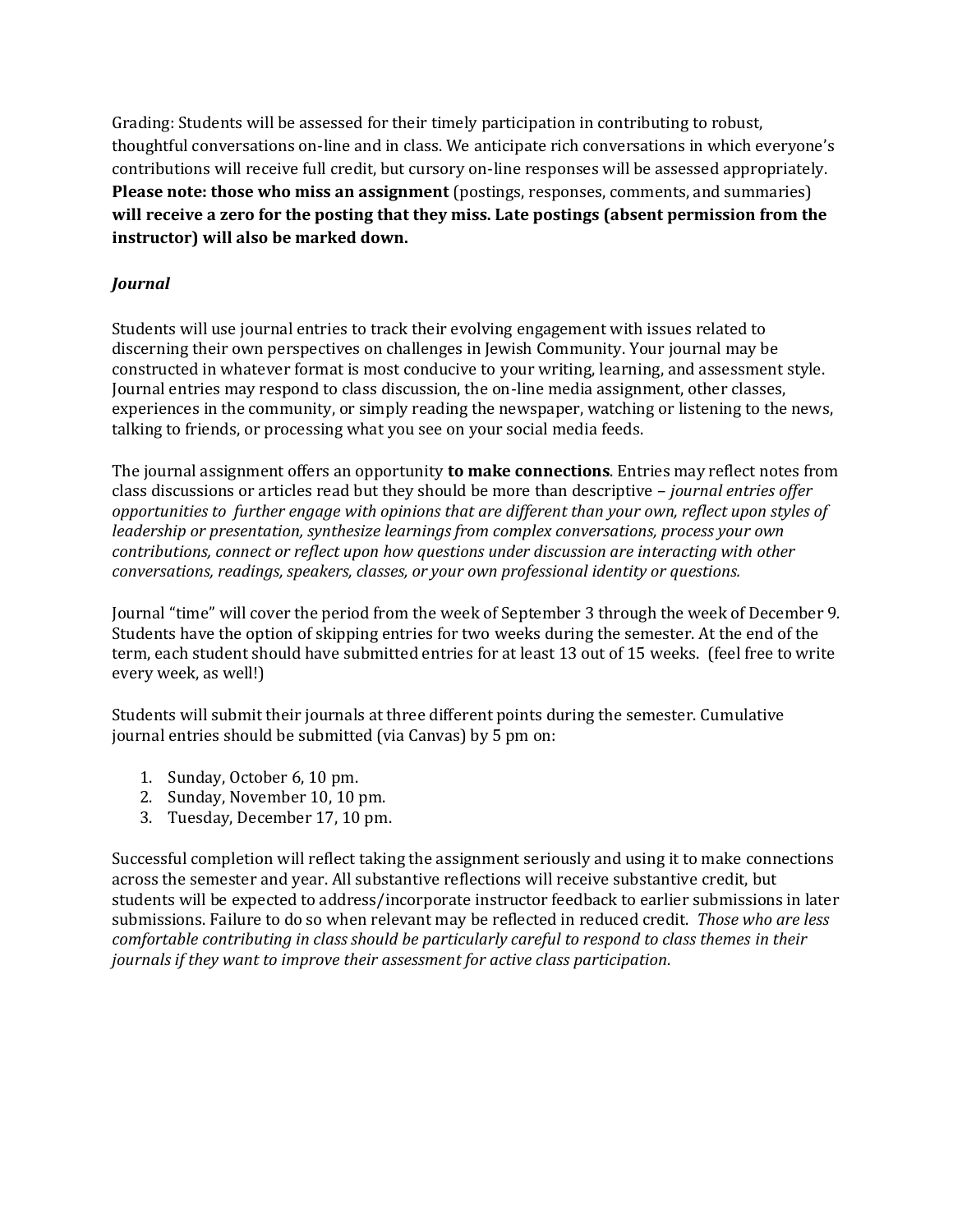### *Site Visits*

Thursday afternoon, August 29, 2019, Ann Arbor Jewish agencies (first-year students)

Friday, October 25, 2019: Jewish Federation of Metropolitan Detroit (first-year students)

October 30 – November 3, 2019: New Orleans, Louisiana (all students)

Friday, November 22, 2019: Downtown Detroit (first-year students)

#### *Preparation for JCLP Public Programs***:**

2nd year students are responsible, in consultation with instructor and JCLP program coordinator (Paige), for formulating, planning, and organizing **JCLP Communal Conversation** to be presented during the Winter term.

1st year students will be responsible for submitting a session proposal for Limmud Michigan which will take place on March 22 2019 at Eastern Michigan University. Proposals are usually due in December.

*Community Programs*: Each student will be expected to *physically* attend at least one Jewish community or Frankel Center program outside of class over the course of the semester. You are of course welcome to attend many more than one. *You will be asked to submit a one-two paragraph summary of the event and your impression of its audience and impact.* (due December 17, 2019).

#### **Summary of Grading distribution:**

Journals: 200 On-Line Media: 200 Class Preparation and Participation: 300 Public Program Preparation: 100 Site Visits: 150 Community Program: 50 **Total: 1000 Summary of Grading:**

Additional School and University policies, information and resources are available here: [https://ssw.umich.edu/standard-policies-information-resources.](https://ssw.umich.edu/standard-policies-information-resources) They include:

- *Safety and emergency preparedness*
- *Mental health and well-being*
- *Teaching evaluations*
- *Proper use of names and pronouns*
- *Accommodations for students with disabilities*
- *Religious/spiritual observances*
- *Military deployment*
- *Writing skills and expectations*
- *Academic integrity and plagiarism*